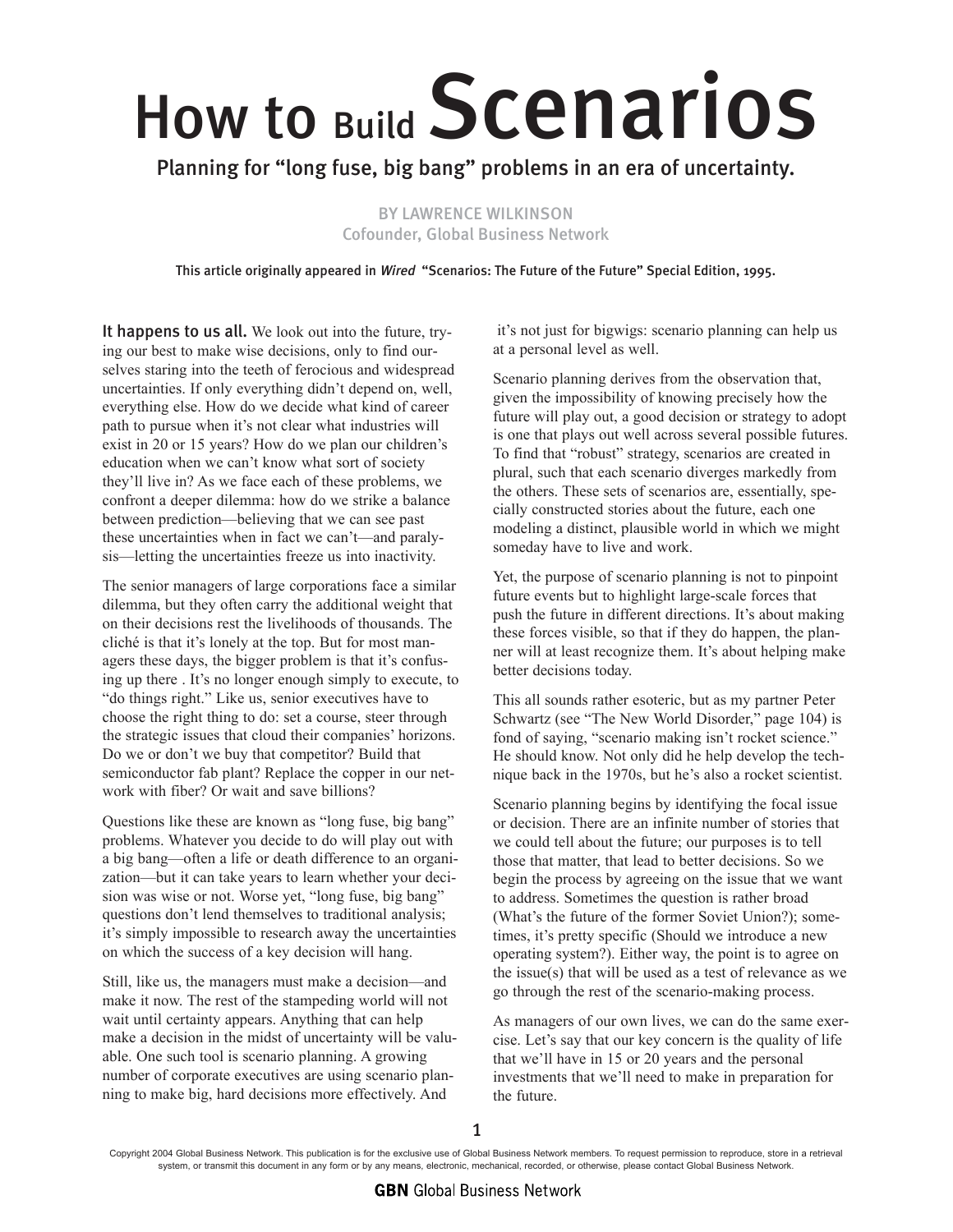## We breathe in: driving forces

Since scenarios are a way of understanding the dynamics shaping the future, we next attempt to identify the primary "driving forces" at work in the present. These fall roughly into four categories:

- Social dynamics—quantitative, demographic issues (How influential will youth be in 10 years?); softer issues of values, lifestyle, demand, or political energy (Will people get bored with online chatting?).
- Economic issues—macroeconomic trends and forces shaping the economy as a whole (How will international trade flow and exchanges rates affect the price of chips?); microeconomic dynamics (What might my competitors do? How might the very structure of the industry change?); and forces at work, on or within the company itself (Will we be able to find the skilled employees we need?).
- Political issues—electoral (Who'll be the next president or premier?); legislative (Will tax policies be changed?); regulatory (Will the FCC loosen its grip on radio spectrums?); and litigative (Will the courts break up Microsoft).
- Technological issues—direct (How will high-bandwidth wireless affect land-line telephony?); enabling (Will X-ray lithography bring in the next chip revolution?); and indirect (Will biotech allow easy "body hacking" and thus compete with more traditional forms of entertainment?).

Of course, categories are only handles. Real issues entail a bit of all four forces. The point of listing the driving forces is to look past the everyday crises that typically occupy our minds and to examine the long-term forces that ordinarily work well outside our concerns. It is these powerful forces that will usually catch us unaware.

Once these forces are enumerated, we can see that from our own viewpoint, some forces can be called "predetermined"—not in a philosophical sense, but in that they are completely outside our control and will play out in any story we tell about the future. For instance, the number of high school students in California 10 years from now is more or less predetermined by the number of elementary school children now. Not all forces are so evident, or so easy to calculate, but when we build our stories, predetermined elements figure in each one.

## Scenario logics

After we identify the predetermined elements from the list of driving forces, we should be left with a number of uncertainties. We then sort these to make sure they are critical uncertainties. A critical uncertainty is an uncertainty that is key to our focal issue. For instance, will the percentage of women in the work force continue to increase? Our goals are twofold—we want better to understand all of the uncertain forces and their relationship with each other. But at the same time, we want the few that we believe are both most important to the focal issue and most impossible to predict to float up to the surface.

At first, all uncertainties seem unique. But by stepping back, we can reduce bundles of uncertainties that have some commonality to a single spectrum, an axis of uncertainty. If we can simplify our entire list of related uncertainties into two orthogonal axes, then we can define a matrix (two axes crossing) that allows us to define four very different, but plausible, quadrants of uncertainty. Each of these far corners is, in essence, a logical future that we can explore.

(We could, of course, spin hundreds of scenarios from combinations of our forces, but experience teaches that fewer are better. The right one, two, or three axes give us a very effective framework in which to explore all of the other forces.)

Wired staff developed, as an illustration, the following matrix as one set of scenarios for the future. The question: What will be the general tenor of commercial life on a global scale in the year 2020? (see chart)

The first (horizontal) axis of uncertainty is the character of our desire, an "I" or "We," individual or community.

This uncertainty about the quality of our individual hopes and intentions cuts at the most fundamental level: Will the energy of democratization and the ascendance of the ultimate individualized "I" continue to prevail? Or will our social organization and self-definition be rooted in a group—a nation, a tribe, a collection of users of a particular brand, a more communitarian "We"? The I or the We will never disappear, but which will come to be the prevailing influence in our culture? It could go either way, and with a bang; that is the uncertainty.

The second (vertical) axis shows the uncertain character of social structure: Will society be a center that holds and provides stability, or will it fragment?

Here, we stake out the extreme possibilities of social organization: Will social and political structures (either new or traditional) provide a society-wide coherence and order? Or will society shatter into shards, the jagged edges of which do not mesh into a coherent whole? Will there be a state to impose order, level the playing field, and unify a commonwealth? Or, will permanent fragmentation, increasing plurality, and unfettered free-marketism bring us to "bottom-up" functioning anarchy?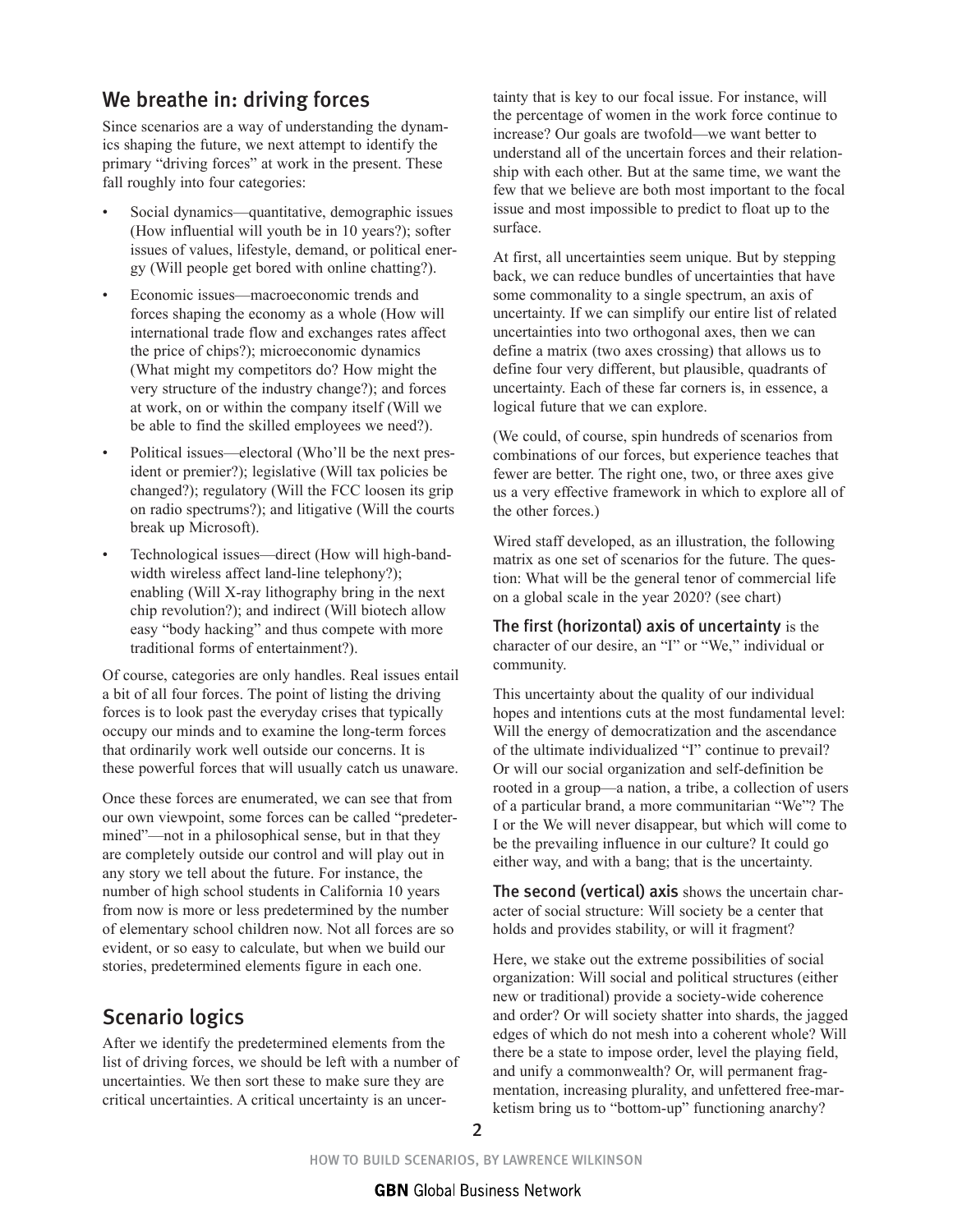Scenario 1:

# I Will

The world fragments into a working pandemonium of individuals, organized by jobs rather than geography. Communication is pervasive and focuses on personal empowerment. The Net becomes the chief exchange medium for decentralized work, personal gratification, and global commerce. Physical infrastructure in North America stagnates, while personal spaces thrive. Art and attention are turned inward, as personal expression flourishes in new media and old public spaces crumble. Technology is the global culture. The have-nots become the have-lates. Ethnic or group differences give way to a homogenized patchwork of unbridled individual variety. Europe is wracked with civil strife as its socialistic civilization unravels. Russia rebounds. Japan lags. China and the developing countries become huge flea markets where just about anything goes.

#### Scenario 2:

## Consumerland

The world is populated by consumers rather than citizens. Technology breeds unlimited customized choices. The consumer is served by highly evolved companies, aggressively nimble and conscientious of the market's whims. Computers do increasing amounts of white-collar work. Manufactured products are heavily personalized, but do-it-yourself dies. Real leisure increases; dissent withers. Politics means electronic voting. Governments are virtual corporations, with their heavy lifting privatized to commercial ventures. The have-nots are given spending vouchers. Southeast Asia and the coast of China manufacture most of Consumerland's goods, and consume almost half themselves. Latin America is their branch office. Japan gets richer and unhappier. Russia exports trouble in the form of neoreligious cultists and mafioso. The US and Europe become huge theme parks.

Scenario 4:

# New Civics

The world settles into small, powerful city-states. Rural areas of the world are second-class, but have widespread virtual hookups. Europe fractionalizes into 57 countries; China Russia, Brazil, and India also devolve into black market ethnic states. Gangs in developing countries and old inner cities transform into political law-and-order machines. Citizens use networks and databases to watch over and protect each other. Average life spans increase dramatically; general health improves. Civic pride blossoms. Governments use advance technologies to create the largest public works yet, both citywide and global. Corporations are reigned in by civic regulations, although they increase in size—there's the Fortune Global 5,000. Conglomerates fund most of the UN-type activities.

In scenario making, we can create a matrix (two axes crossing) that defines four very different, but plausible futures. For instance, if the future is one characterized by communitarian desires but decentralized social structures, we get Ectopia.

#### Scenario 3:

community

COMMUNIT

# Ecotopia

The world slows the growth of development. In reaction to earlier decades of high crime and chaos, communitarian values triumph over strictly individualistic ones. Slimmed-down and digitized governments win the trust of people. Directed taxation funds public works, some of them large-scale. Corporations adopt civic-responsibility programs out of long-term economic self-interest. Technology, such as online shopping, makes urban living very resource-friendly. Net access is a subsidized right. Dirty technologies are outlawed, forcing less-developed countries to leapfrog to clean and light technologies, if they can. Initially, this widens the gap between rich and poor nations. Europe erupts into a second renaissance, becoming a moral beacon. Japan mobilizes not much later. The Islamic world awakens. Asia and Latin America become lifeboats for the young and restless of the developed world who find the environmentalism and communitarianism too dogmatic; they settle in "free economic zones," where their migration and energy help to vitalize growth. North America stumbles as its cowboy individualism is tamed.

#### **COHERENCE**

individual

INDIVIDUAL

HOW TO BUILD SCENARIOS, BY LAWRENCE WILKINSON